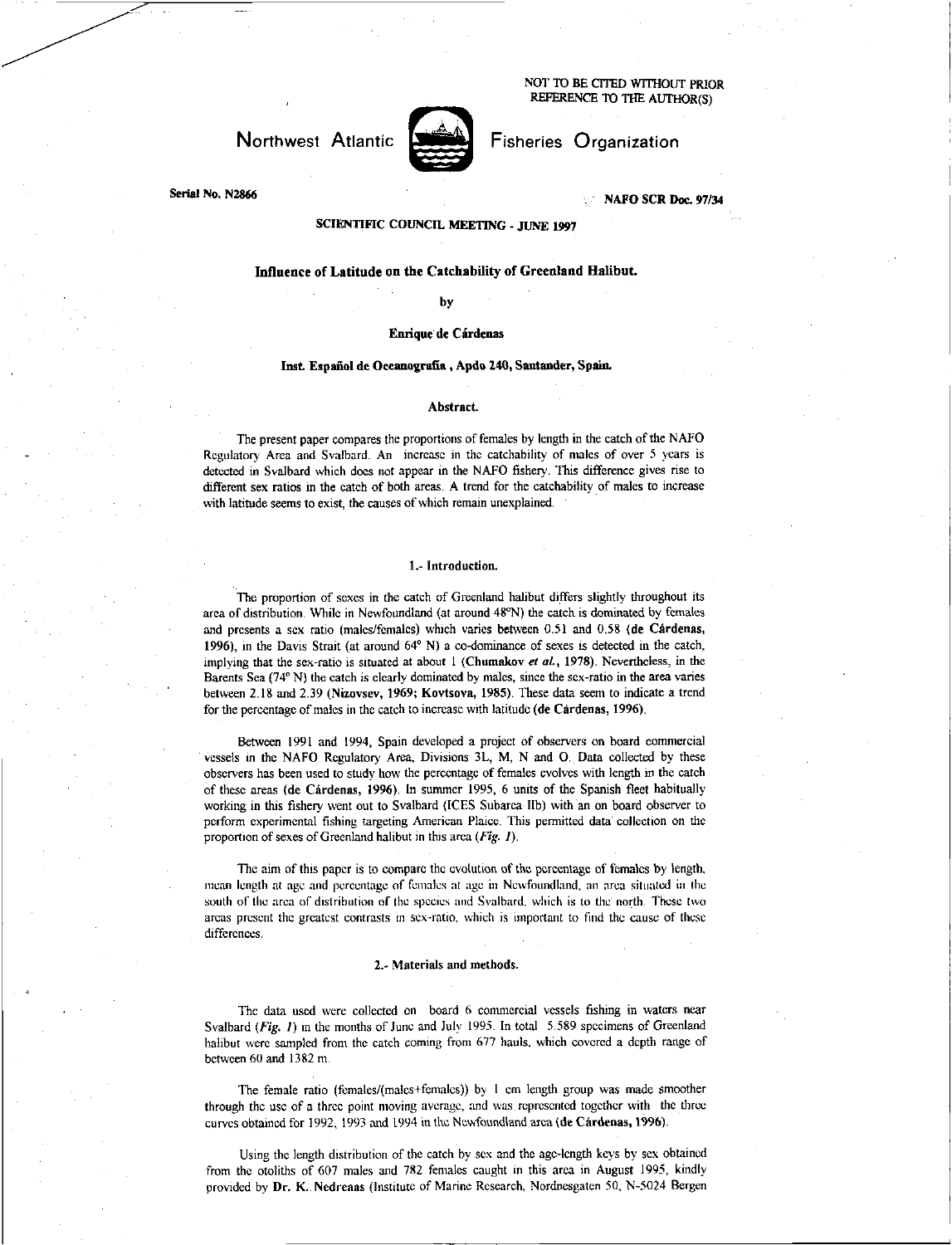$\left\langle 1_{V_{\lambda_{\gamma}}} \right\rangle$ 

Norway), mean lengths at age in the catch were obtained and represented with the corresponding figures obtained for 1993 in Newfoundland (de Cardenas, 1996). The number at age by sex was also calculated to obtain the female ratio at age, which was represented together with the figure obtained for Newfoundland in 1993 (de Cárdenas, 1996).

## 3. Results.

The sex-ratio observed in Svalbard in summer 1995 is 1.51. The female ratio by length decreases drastically between 35 and 40 cm, a trend which is not seen at all in the Newfoundland samplings of 1992, 1993, or 1994. Between 40 and 52 cm the percentage of females grows in both areas, but this growth is much more pronounced in Svalbard. At 60 cm the percentage of females in Svalbard reaches over 90%, while this figure is only reached in Newfoundland at 65 cm (Fig. 2).

Specimens younger than 7 years present mean lengths at age around 7 cm higher in Svalbard than in NAFO, and from this age differences fall, disappearing completely from age 9. Sexual differences in growth are not observed in any of the areas (Fig. 3).

The proportion of females at age in the catch in Svalbard at 4 years is situated at around 0.5, before decreasing to below 0.3 at age 6. From this age, females tend to dominate the catch and reach a value of 0.99 at age 11. In NAFO, the proportion of females by length is also around 0.5 at 4 years, but remains at this level to age 6, from which point the proportion of females tends to increase drastically, although with a lesser slope than that found in Svalbard, and at II years the proportion of females is approximately 0.95 *(Fig.* 4

#### 4.- Discussion.

Although the sex ratio found in Svalbard in June-July 1995 was lower than the values obtained by Nizovsev (1969) and Kovtsova and Nizovsev (1985), it is nevertheless higher than that obtained by Chumakov *et at* (1978) for the Davis Strait, and very much greater than those obtained in the NAFO Regulatory Area (de Cardenas, 1996).

When the behavior of the proportions of females by length are analyzed, it is observed that the main difference between the two areas is found in the accumulation of males in the 35-55 cm length range, given by the catch in Svalbard, and not in the catch of the NAFO Regulatory Area. This accumulation may be due to there being sexual differences in growth in Svalbard but not in NAFO. Slower growth of males would accumulate more ages in this length range than female ages, which would explain the increase in the proportion of males at these lengths as well as the fact that males do not reach greater lengths. However, this is not the explanation. When mean lengths at age are observed, it is seen that in Svalbard there are practically no differences between the sexes. On studying the evolution of the proportion of females at age, we see that males begin to be more vulnerable to fishing activity than females at age 5 in Svalbard, and this does not occur in NAFO. The results obtained in the Russian survey Chumakov and Serebryakov (1982) show a trend towards the north in the appearance of this phenomena, while Division 3K, which is the nearest to our fishery, shows highly similar behavior to that found in the Regulatory Area. As sampling becomes more northern, the phenomena becomes more pronounced.

Thus, we can conclude that in the areas studied, differences in the sex-ratio of the catch are due to increases in the catchability of males, increases which come about from age 5, and which become more pronounced as latitude increases. In the future it would be interesting to find out whether this trend is repeated in other areas, such as the area to the east of Greenland, Iceland or the Faeroe Islands.

One explanation of this increase in the catchability of males may be found in the formation of concentrations of fishes about to reach sexual • maturity, and of mature specimens awaiting females in spawning grounds. This is not rare in other species of flatfishes. Beverton (1964) finds a different catchability of males and females in North Sea plaice, which he specifically puts down to this behavior.

If this were the case, the spawning grounds of this species should be situated in the north, and a migration of nearly mature males would come about in a northern direction. This does not seem to be the case of Greenland halibut since, as we are speaking of at least two independent stocks (that of NAFO and that of Norwegian Arctic) and possibly some sub-stocks, each must have its own spawning grounds and thus, the increasing phenomena of the sex-ratio in the catch should not present a trend towards the north, but rather, areas where the phenomenon were more or less pronounced should appear towards the north, coinciding with the greater or lesser proximity to the spawning grounds of each stock. Looking at Figure 2, we see that the length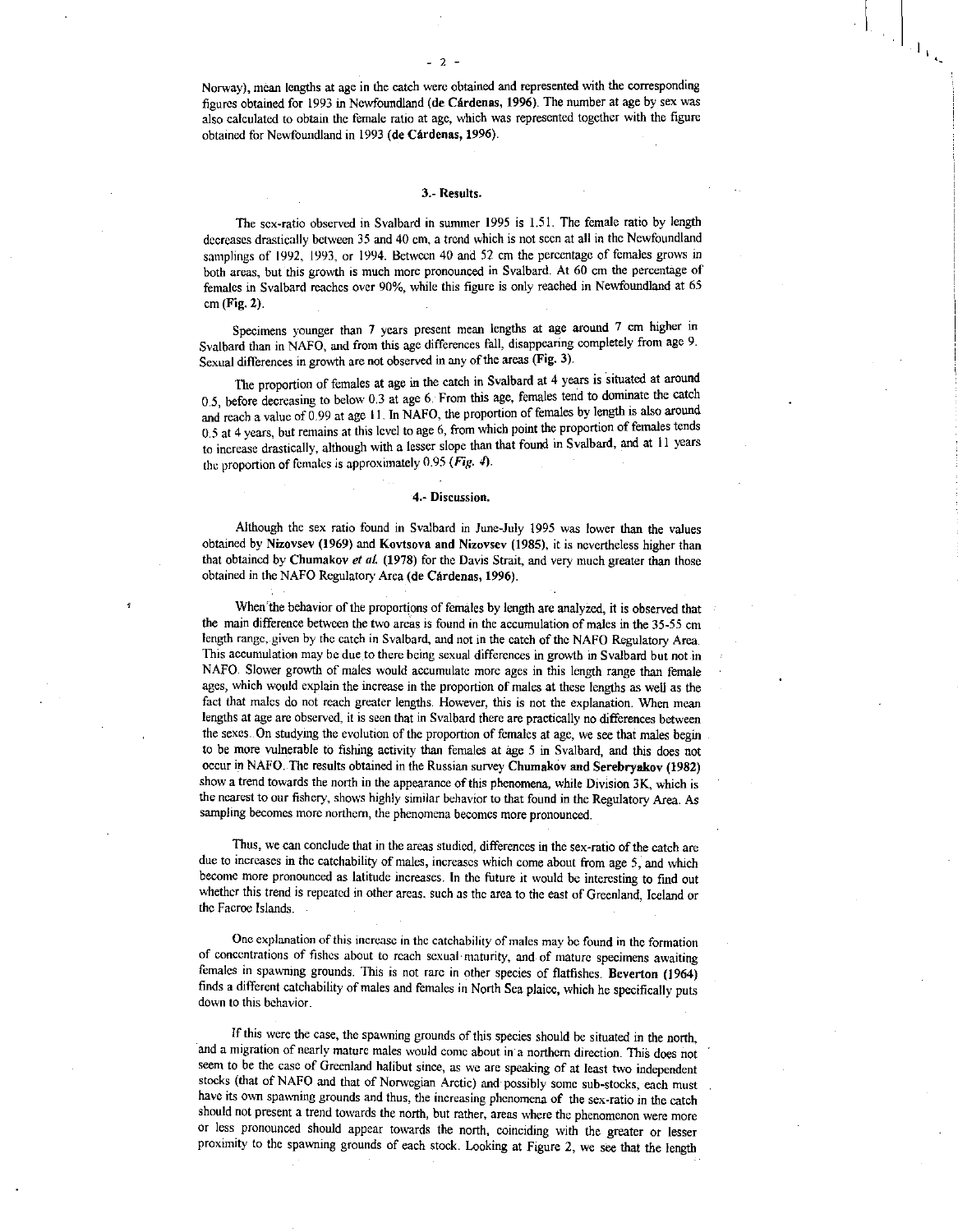range in which the large increase in the concentration of males in Svalbard comes about does not seem to coincide with a great fall in the percentage of males in NAFO, since this fall comes about a little later, at around 45 cm. Nor do migrations towards the north seem to be observed in the graphs in Chumakov and Serebryakov (1982). With respect to spawning grounds, if some of them are situated in Davis Strait (Jensen, 1935; Smidt, 1969; Templeman, 1973; Bowering, 1983), spawning also appears in the north of Flemish Pass and in Division 3N (Junquera, 1994; Junquera and Zamarro, 1994), areas in which the increase in the catchability of males is not detected at all. It would therefore be necessary to continue studying this phenomena with the aim of finding a suitable interpretation.

Lastly, the behaviour of the proportions of females by length in Svalbard remains consistent with a differential mortality in the sexes from age 7 such as that postulated by de Cardenas (1996), since the speed of disappearance of males of over 50 cm is much greater in Svalbard than in NAFO due to the fact that the differential mortality already described for the NAFO area would be coupled with the effect brought about by the increase in catchability registered in this area, and very possibly with an increase in natural mortality owing to prey concentrations attracting the interest of predators.

As a purely illustrative exercise, the catch curve shows that the difference between the Z's of Svalbard are 1.1, whereas in NAFO they are 0.9 *(Fig. 5* and *6).* 

#### 6.- References.

- Beverton R.J.H. 1964. Differential catchability of male and female plaice in the North Sea and its effect on estimates of stock abundance. *Rapp. P.v. Reun. Cons Int. Explor. Mer,* 155: 103-112.
- Bowering, W.R. 1983. Age, growth, and sexual maturity of Greenland halibut, *Reinhardtius hippoglossoides* (Walbaum), in the Canadian Northwest Atlantic. *Fish Bull.* 81: 599-611.
- Templeman, W. 1973. Distribution and abundance of the Greenland halibut, *Reinhardtius hippoglossoides* (Walbaum), in the Northwest Atlantic. *ICNAF Res. Bull.* 10: 93-98.
- Chumakov, A.K. and V.P. Serebryakov, 1982. Distribution of Greenland halibut from the Greenland-Canadian population. *NAFO SCR Doc.* 82/IX/96 Ser. No N605, 12pp.
- Chumakov, A.K., I.S. Shafram, and V.L. Tretjak. 1978. Assessment of Greenland halibut abundance and biomass in statistical Area 0 and Subarea 1 with application of the virtual population method. *NAFO SCR Doc.* 78/VI/53 Ser. No 5219:8 pp.
- De Cardenas, E. 1996. The female ratio by length as an indicator of Sexual differences in mortality of Greenland halibut *(Reinhardtius hippoglossoides) at* age 8+. *NAFO SCR Doc.* 96/35, Ser. No N2710, lOpp.
- Junquera, S. and F.J. Zamarro. 1994. Sexual maturity and spawning of Greenland halibut (Reinhardtius hippoglossoides) from Flemish Pass area. *NAFO Sc!. Coun. Stud.,* 20: 47- 52.
- Junquera, S. 1994. Analysis of the variations in the spacial distribution and spawing of Greenland halibut in Divisions 3LMN (1990-93). *NAFO SCR Doc.,* 94/25 Ser. No. N2391:12 pp.
- Kovtsova, M.V., and G.P. Nizovtsev, 1985. Peculiarities of growth and maturation of Greenland halibut of the Norwegian-Barents Sea stock in 1971-1984. *ICES CM* I985/G:7, 17 pp.
- Nizovtsev, G., 1969. Soviet investigations on Greenland halibut in the Barents Sea, 1964-1967. *Annls. biol. ,* Copenh.: 25, 239-242.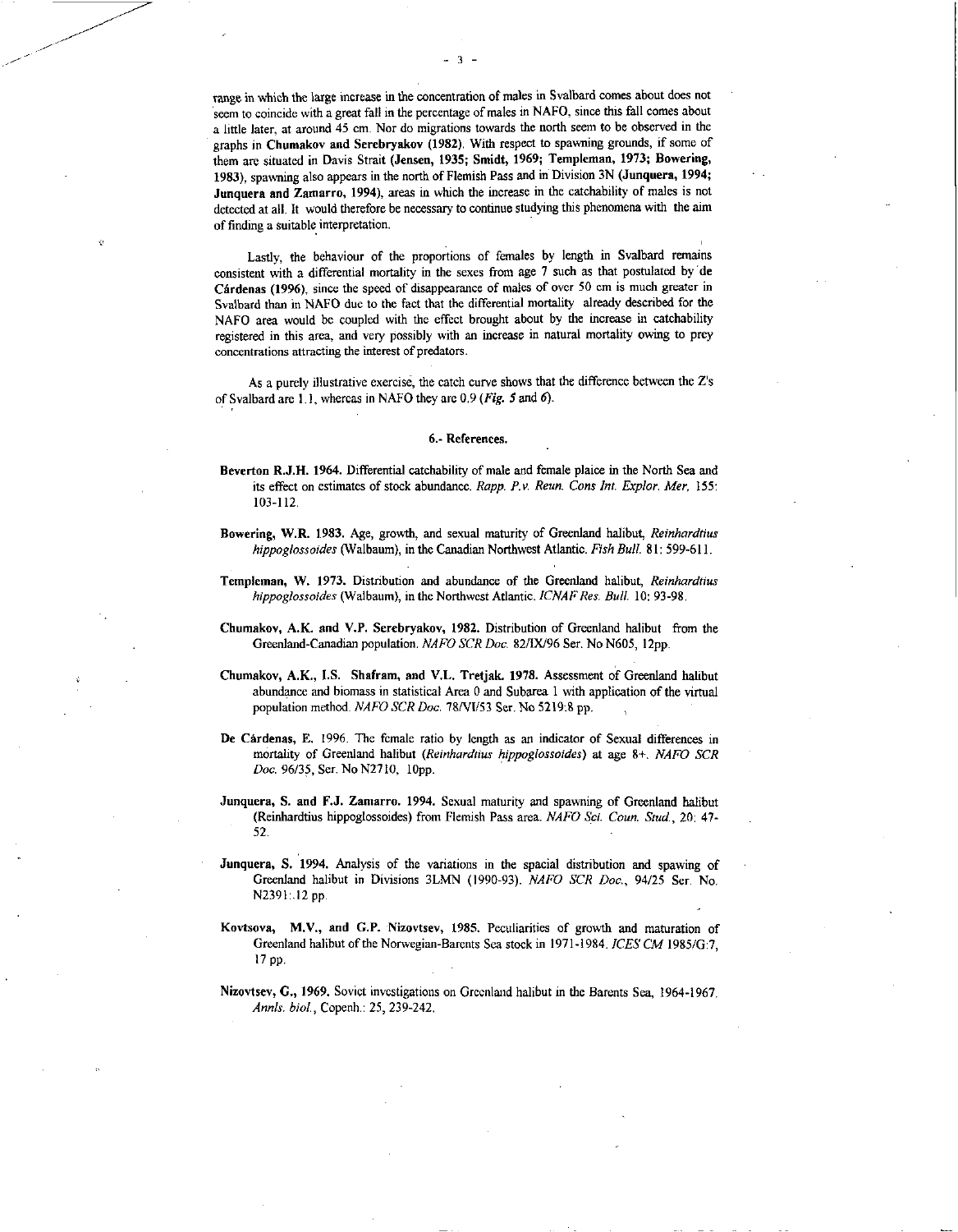

*Fig. 1.- Map showing the fishing zone at the NAFO Regulatory Area (1), Davis Strait (2) and Svalbard (3).* 



*Fig. 2.- Females ratio by length in the NAFO Regulatory Area catch (period 1992-94) and Svalbard catch (1995).*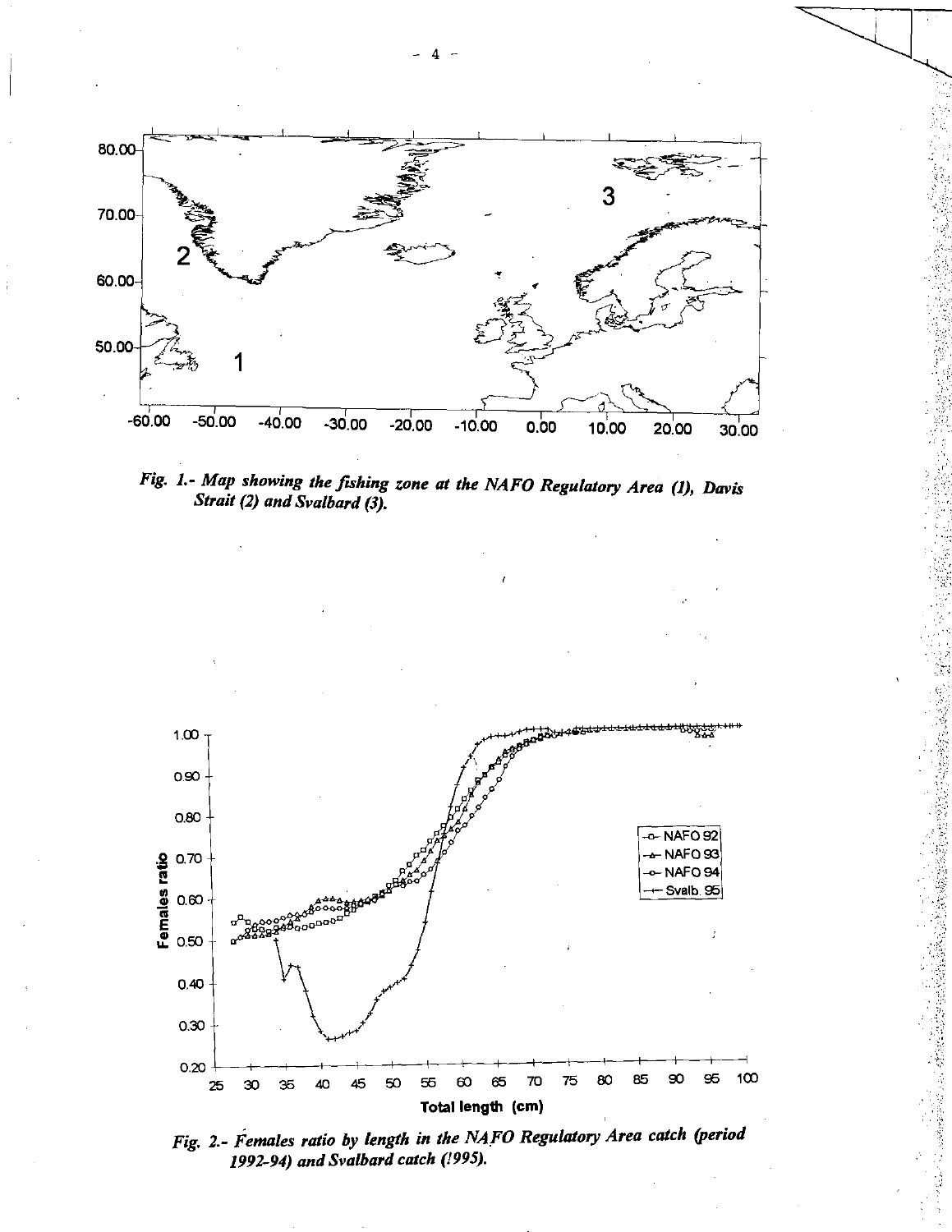

Fig. 3.- Mean length at age for males (m) and females (f) in NAFO (1993) and Svalbard (1995).



Fig. 4.- Female ratio by age in the NAFO Regulatory Area (1993) and Svalbard (1995).